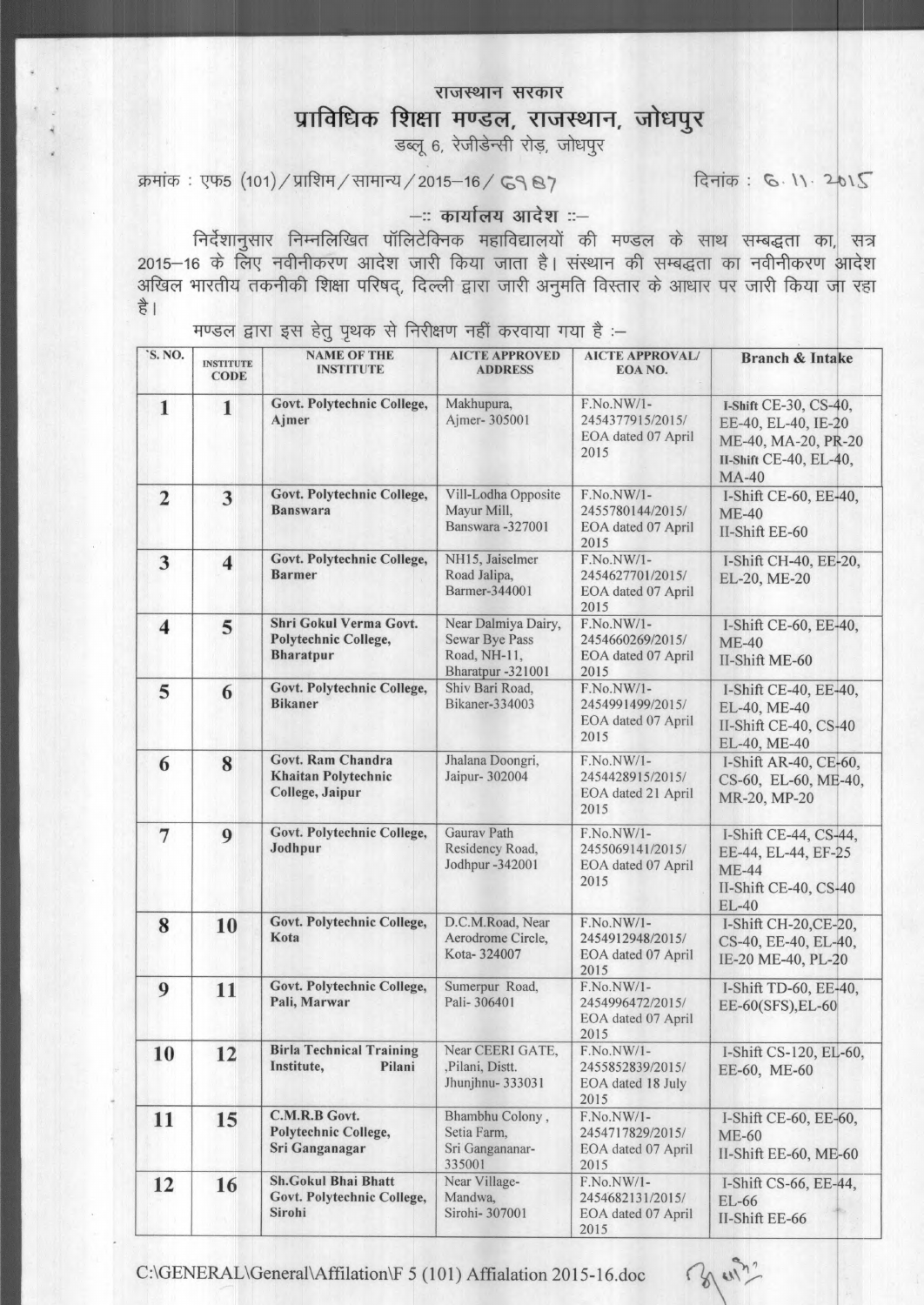| 'S. NO. | <b>INSTITUTE</b><br><b>CODE</b> | <b>NAME OF THE</b><br><b>INSTITUTE</b>                                                                     | <b>AICTE APPROVED</b><br><b>ADDRESS</b>                                                                                  | <b>AICTE APPROVAL/</b><br>EOA NO.                              | <b>Branch &amp; Intake</b>                                             |
|---------|---------------------------------|------------------------------------------------------------------------------------------------------------|--------------------------------------------------------------------------------------------------------------------------|----------------------------------------------------------------|------------------------------------------------------------------------|
| 157     | 207                             | <b>Dungarpur College of</b><br><b>Engineering &amp;</b><br><b>Technology Dungarpur</b><br>(Engg. College)  | Bhandariya Ghat,<br>Simalwara Road.<br>Dungarpur-<br>314001                                                              | F.No.NW/1-<br>2454739183/2015/<br>EOA dated 07 April<br>2015   | II-Shift EE-60, ME-60                                                  |
| 158     | 208                             | S.J. College of<br><b>Engineering &amp;</b><br><b>Technology Dausa</b><br>(Engg. College)                  | Village Bhadana<br>Distt.<br>Dausa- 303303                                                                               | F.No.NW/1-<br>2454917295/2015/<br>EOA dated 21 April<br>2015   | II-Shift CE-60, EE-60                                                  |
| 159     | 209                             | Deepshikha Kala<br><b>Sansthan Group of</b><br><b>Institutions,</b><br>Sanganer, Jaipur<br>(Engg. College) | Village Vatika,<br>Teh.Sanganer,<br>Rural Area,<br>Sanganer,<br>Jaipur-, 303902                                          | F.No.NW/1-<br>2455760975/2015/<br>EOA dated 07 April<br>2015   | II-Shift EE-60, ME-60                                                  |
| 160     | 210                             | <b>Maharishi Arvind College</b><br>of Engineering and<br><b>Research Center, Jaipur</b><br>(Engg. College) | Sirsi Road, Jaipur-<br>302012                                                                                            | F.No.NW/1-<br>2454587677/2015/<br>EOA dated 07 April<br>2015   | II-Shift CE-60, EE-60,<br><b>ME-60</b>                                 |
| 161     | 211                             | Mayurakshi Institute of<br><b>Engineering &amp;</b><br>Technology, Jodhpur<br>(Engg. College)              | Mandal Nath<br>Chowraha, Main<br>Mathaniiya<br>Road, Daijar-<br>Jodhpur 342001                                           | F.No.NW/1-<br>2454736963/2015/<br>EOA dated 07 April<br>2015   | II-Shift CE-60, EE-60,<br>$ME-60$                                      |
| 162     | 212                             | <b>Vedant College of</b><br><b>Engineering &amp;</b><br>Technology, Bundi<br>(Engg. College)               | Village Tulsi, PO<br>Jakhmund, Distt.<br>Bundi-323021                                                                    | F.No.NW/1-<br>2455064264/2015/<br>EOA dated 07 April<br>2015   | II-Shift CE-60, EE-120,<br><b>ME-60</b>                                |
| 163     | 213                             | Rajasthan Institute of<br><b>Engineering &amp;</b><br><b>Technology, Chittorgarh</b><br>(Engg. College)    | Village Aachhora,<br>PO Samelpura,<br>Chittorgarh-Kota<br>Highway,<br>Chittorgarh-312001                                 | F.No.NW/1-<br>2455764854/2015/<br>EOA dated 07 April<br>2015   | II-Shift CE-60, EE-60,<br>$ME-60$                                      |
| 164     | 214                             | SS polytechnic College,<br>Udaipur                                                                         | Jhamar Kotda Road,<br>Umarda, Udaipur-<br>313001                                                                         | F.No.NW/1-<br>2455859565/2015/<br>EOA dated 07 April<br>2015   | I-Shift CE-60,CS-60,<br>EE-120, EL-60, ME-120<br>II-Shift CE-60, EE-60 |
| 165     | 216                             | <b>Advait Vedanta Institute</b><br>of Technology Bassi,<br>Jaipur<br>(Engg. College)                       | Adved Knowledge<br>Park, Kanota-<br>Sambariya Road,<br>Village<br>Gangarampura,<br>Tehsil Bassi, Distt.<br>Jaipur-303903 | F.No.NW/1-<br>2454392905/2015/<br>EOA dated 07 April<br>2015   | II-Shift CE-60, ME-60                                                  |
| 166     | 217                             | Guru Kripa Polytechnic<br>College, Kota                                                                    | Borkhera, Ujjwal<br>Vihar, Baran Road,<br>Kota-324001                                                                    | F.No.NW/1-<br>2454965813/2015/<br>EOA dated 07 April<br>2015   | I-Shift CE-120, EE-120,<br><b>ME-60</b>                                |
| 167     | 218                             | <b>Reginal Polytechnic</b><br>College, Sitapurra                                                           | ISI-17, Sitapura,<br>Institutional<br>Area, Jaipur (Temp.<br>Add. Vill. Vatika,<br>Teh. Sanganer,<br>Jaipur- 442402      | F.No.NW/1-<br>2454001944/2015/<br>EOA dated 07 April<br>2015   | I-Shift CE-60, EE-60,<br><b>ME-60</b>                                  |
| 168     | 219                             | Aryan Polytechnic college,<br>Raipura, Kota                                                                | Opp. Ennanuel<br>Hostel, Khaithun<br>Road, Raipura, Kota<br>324005                                                       | $F.No.NW/1-$<br>2455911192/2015/<br>EOA dated 25 April<br>2015 | I-Shift CE-120, EE-120,<br>$ME-60$                                     |
| 169     | 220                             | <b>Career Point Technical</b><br>Campus, Dhoinda,<br>Rajsamad                                              | IP-1, Dhoinda<br>Industrial Area,<br>Rajsamand,<br>Dhoinda, Rajsamad-<br>313342                                          | F.No.NW/1-<br>2454957557/2015/<br>EOA dated 07 April<br>2015   | II-Shift EE-60, ME-60                                                  |
| 170     | 221                             | Asians Institute of<br>Technology, Tonk                                                                    | Post Luhara, Teh.-<br>Neewai, Tonk-<br>304019                                                                            | F.No.NW/1-<br>2454205783/2015/<br>EOA dated 07 April<br>2015   | II-Shift CE-60, EE-60                                                  |
| 171     | 222                             | <b>Shree Digamber Institute</b><br>of Technology, Dausa                                                    | NH-11, Mitrapura,<br>Bhandarej Mode,<br>Dausa 303501                                                                     | F.No.NW/1-<br>2454912431/2015/<br>EOA dated 07 April<br>2015   | II-Shift CE-60, EE-60                                                  |

C:\GENERAL\General\Affilation\F5 (101) Affialation 2015-16.doc